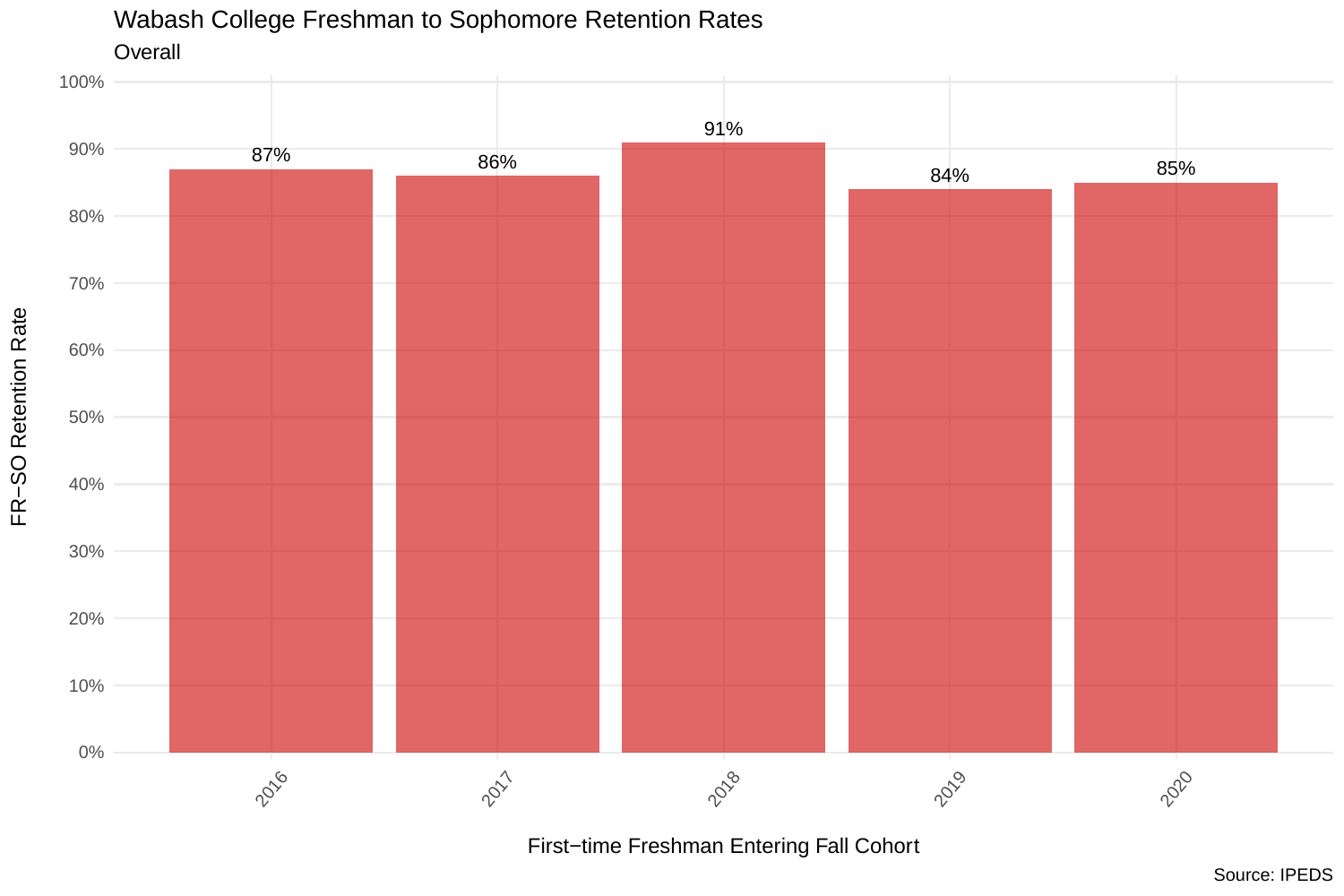

First−time Freshman Fall Entering Cohort

Source: IPEDS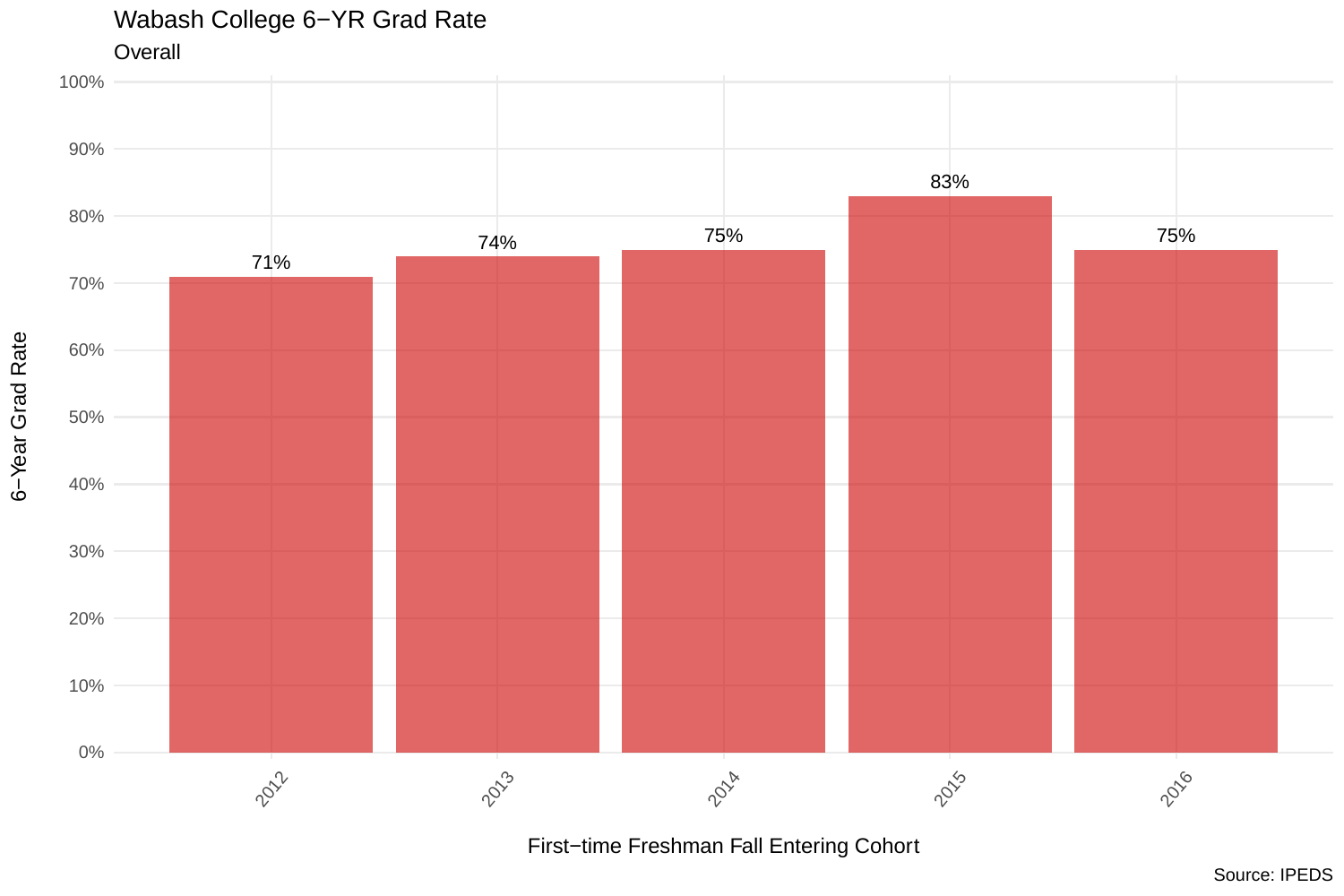

First−time Freshman Fall Entering Cohort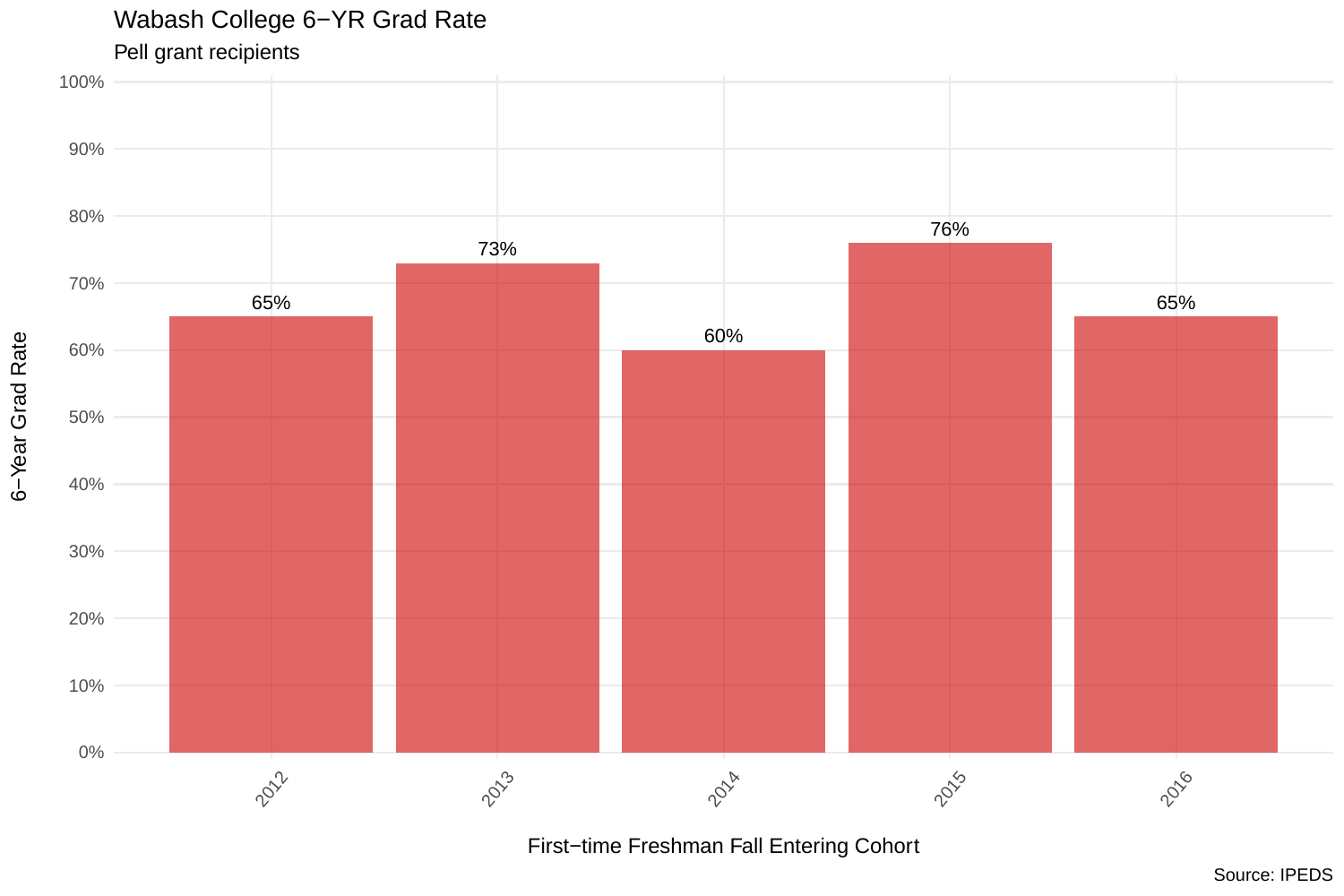6−Year Grad Rate

Stafford loan recipients that were not Pell recipients



First−time Freshman Fall Entering Cohort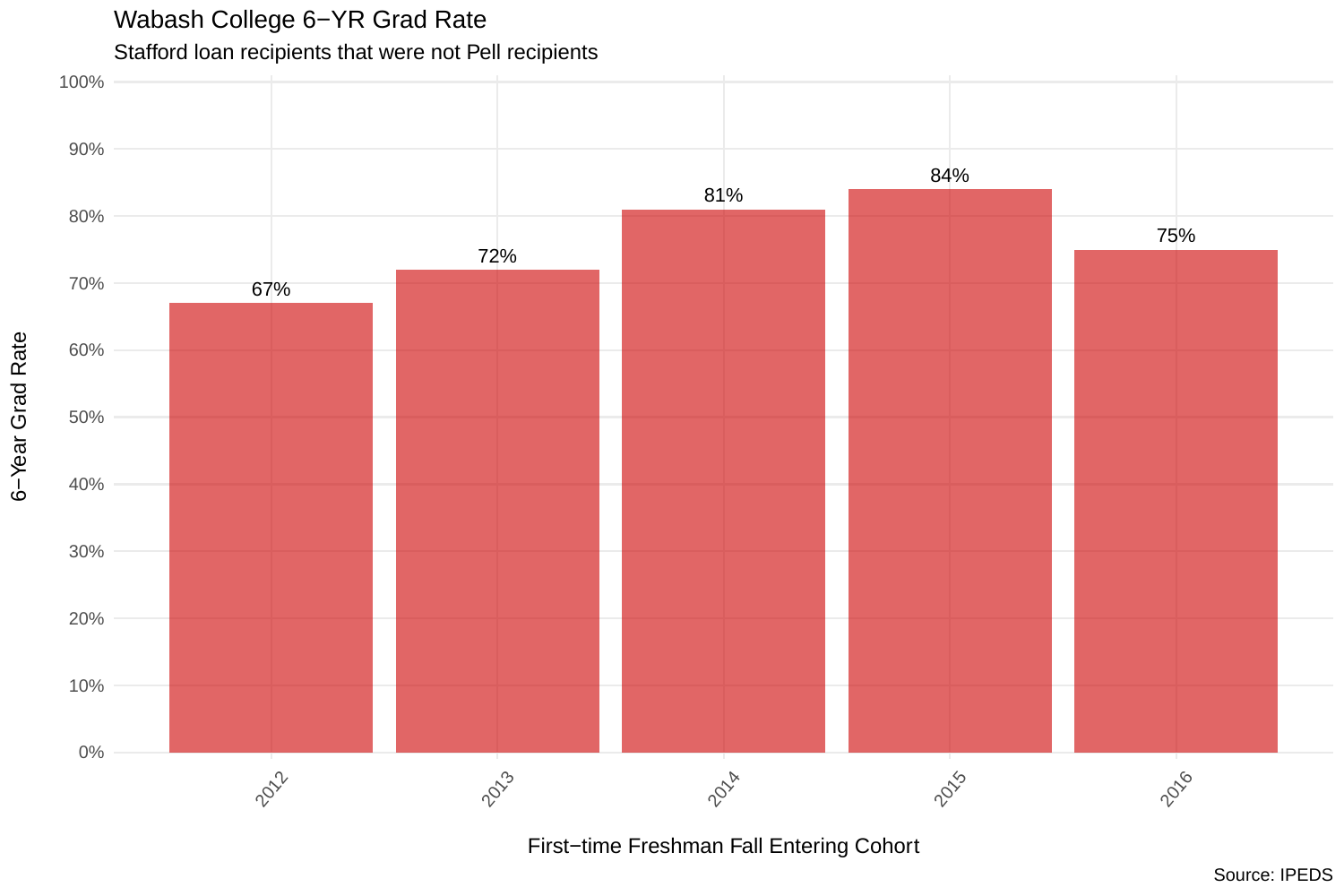

First−time Freshman Fall Entering Cohort

Source: IPEDS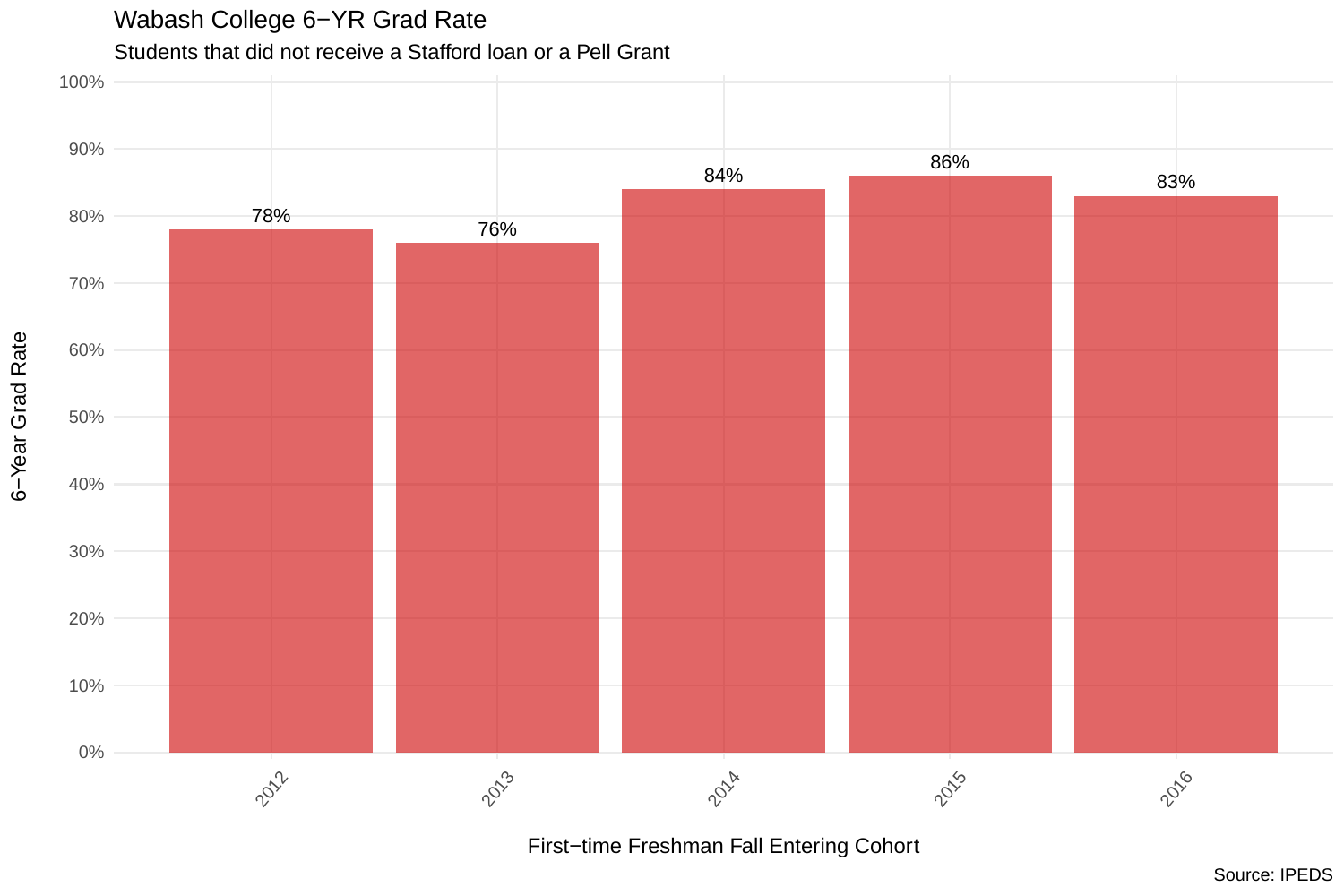

First−time Freshman Fall Entering Cohort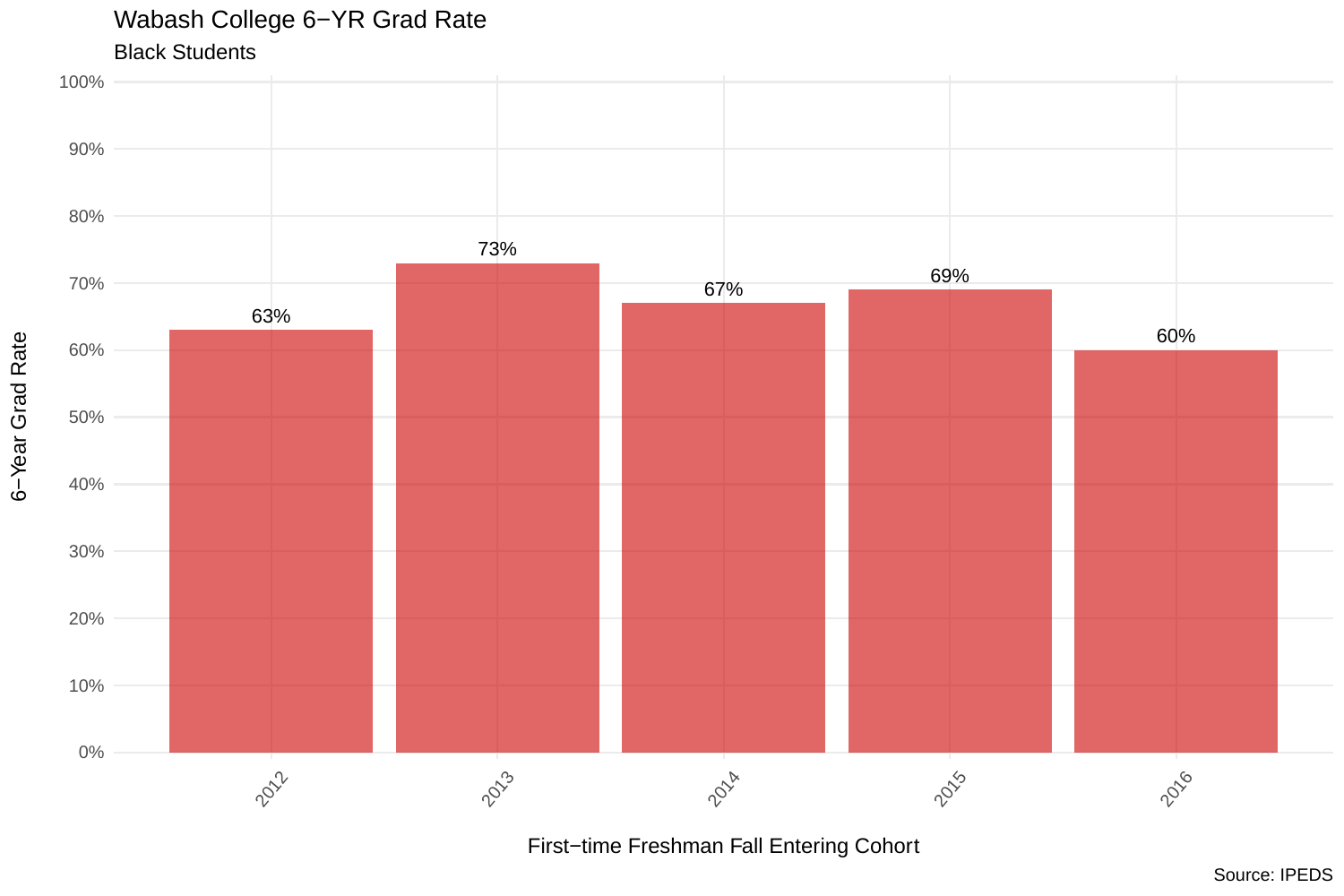

First−time Freshman Fall Entering Cohort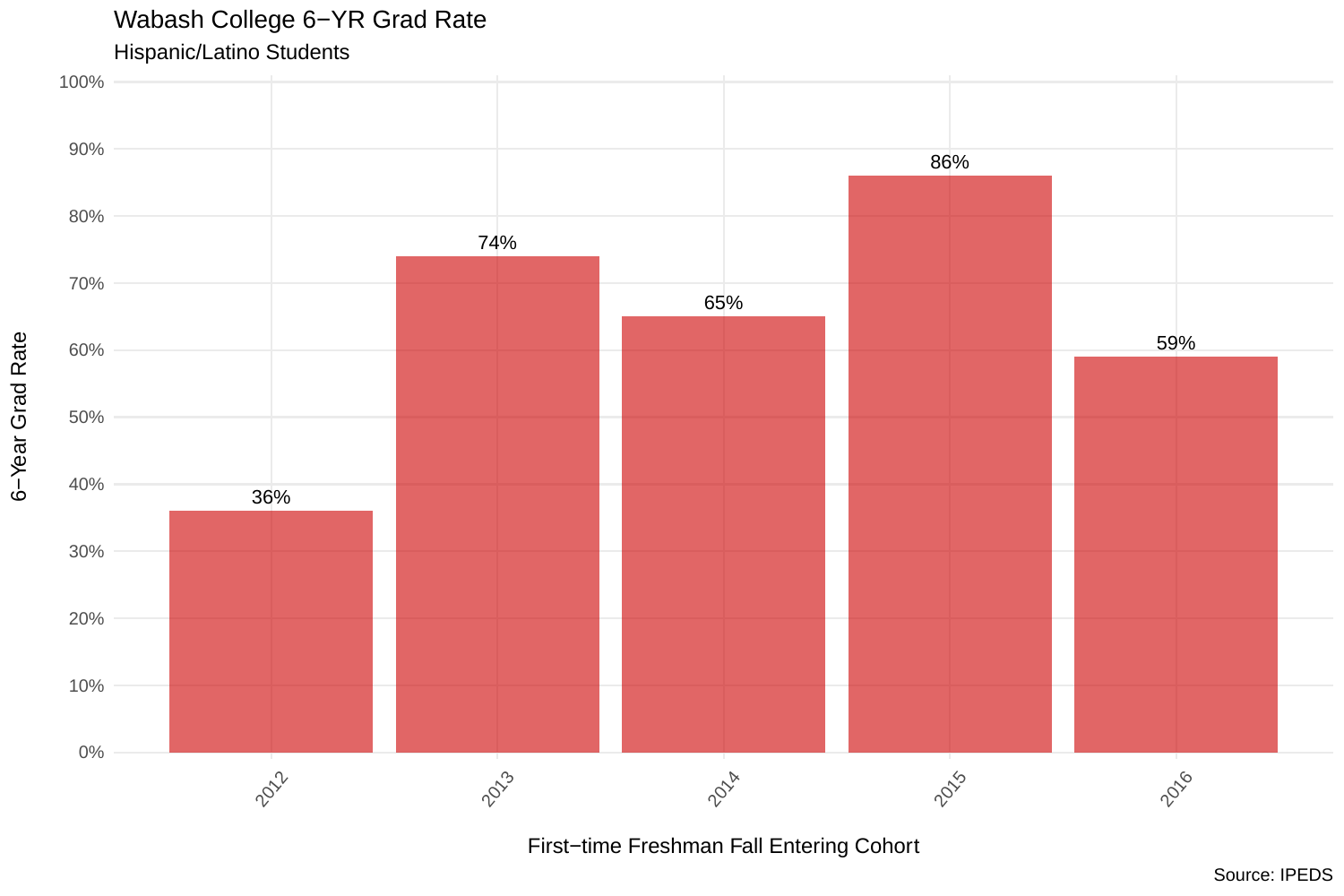

First−time Freshman Fall Entering Cohort

Source: IPEDS